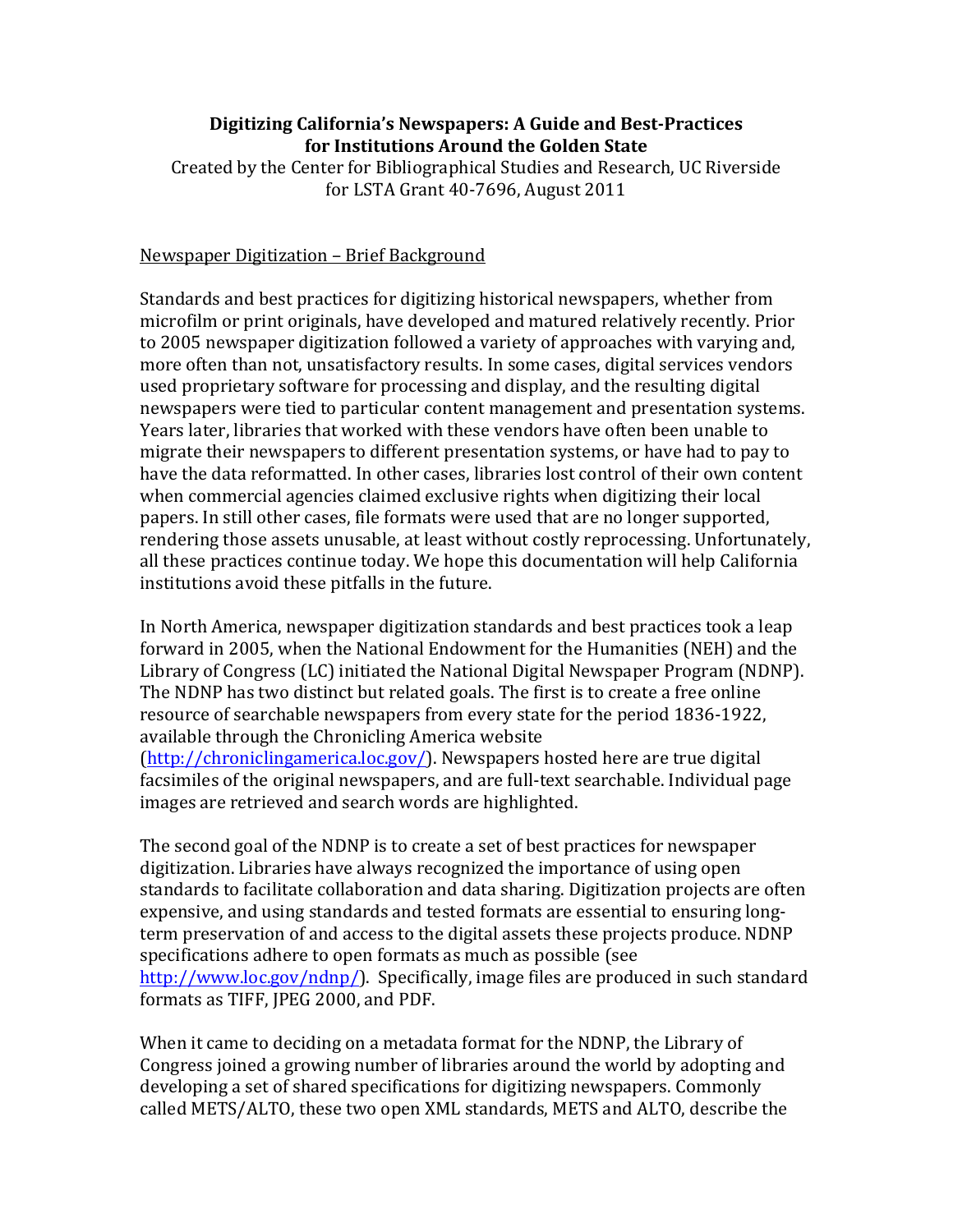structure of each newspaper issue. METS (Metadata Encoding and Transmission Standard) provides the overall structure of the single newspaper issue. ALTO (Analyzed Layout and Text Object) extends the METS and creates the structure for each page of an issue, embedding the text created from OCR (optical character recognition) into an XML structure that allows for full-text searching and highlights search terms within a page. Today, METS/ALTO has become the internationally accepted foundation for newspaper digitization and is used, for example, by the National Library of Australia (http://trove.nla.gov.au/newspaper), the National Library of Singapore (http://newspapers.nl.sg/), and the National Library of Finland (http://www.digi.lib.helsinki.fi/sanomalehti/).

# The California Digital Newspaper Collection

The Center for Bibliographical Studies and Research (CBSR) at the University of California, Riverside established the California Digital Newspaper Collection (CDNC) (http://cdnc.ucr.edu) in 2006 with content submitted to the NDNP and content created with LSTA (Library Services and Technology Act) grants from the California State Library. Over the last 5 years we've continued to add NDNP- and LSTA-funded content, as well as newspapers digitized with funds raised by local institutions and contemporary PDFs collected from newspaper publishers. The CDNC currently contains more than 450,000 pages and many of California's most significant historical newspapers, selected over the years by an advisory board. The project adheres to NDNP specifications, with additional processing to create article–level access. The CDNC uses Veridian Digital Library Software (Veridian) for its search engine and presentation system, and displays both page- and article-segmented data. The project recently became the first North American newspaper portal, and the second in the world that we are aware of, to implement user correction of computer-generated text. With the ongoing addition of local and regional newspapers, the CDNC will continue to serve as the portal to digitized California newspapers. 

### **Best Practices: Microfilm and Newsprint**

The following guidelines derive from the CDNC's participation in the NDNP and our work with newspaper digitization programs at institutions around the world.

When selecting newspapers for digitization, one of the first decisions libraries or other cultural heritage institutions face is determining the quality and quantity of available content. Many communities have had several newspapers, some of which were published concurrently; other communities primarily have a long run of one title. Given limited funds, local institutions will have to determine which title or titles, and potentially which years, contain the most valuable content. Papers published before 1923 are in the public domain and can be digitized without restrictions. Libraries intending to digitize papers published after 1922 should get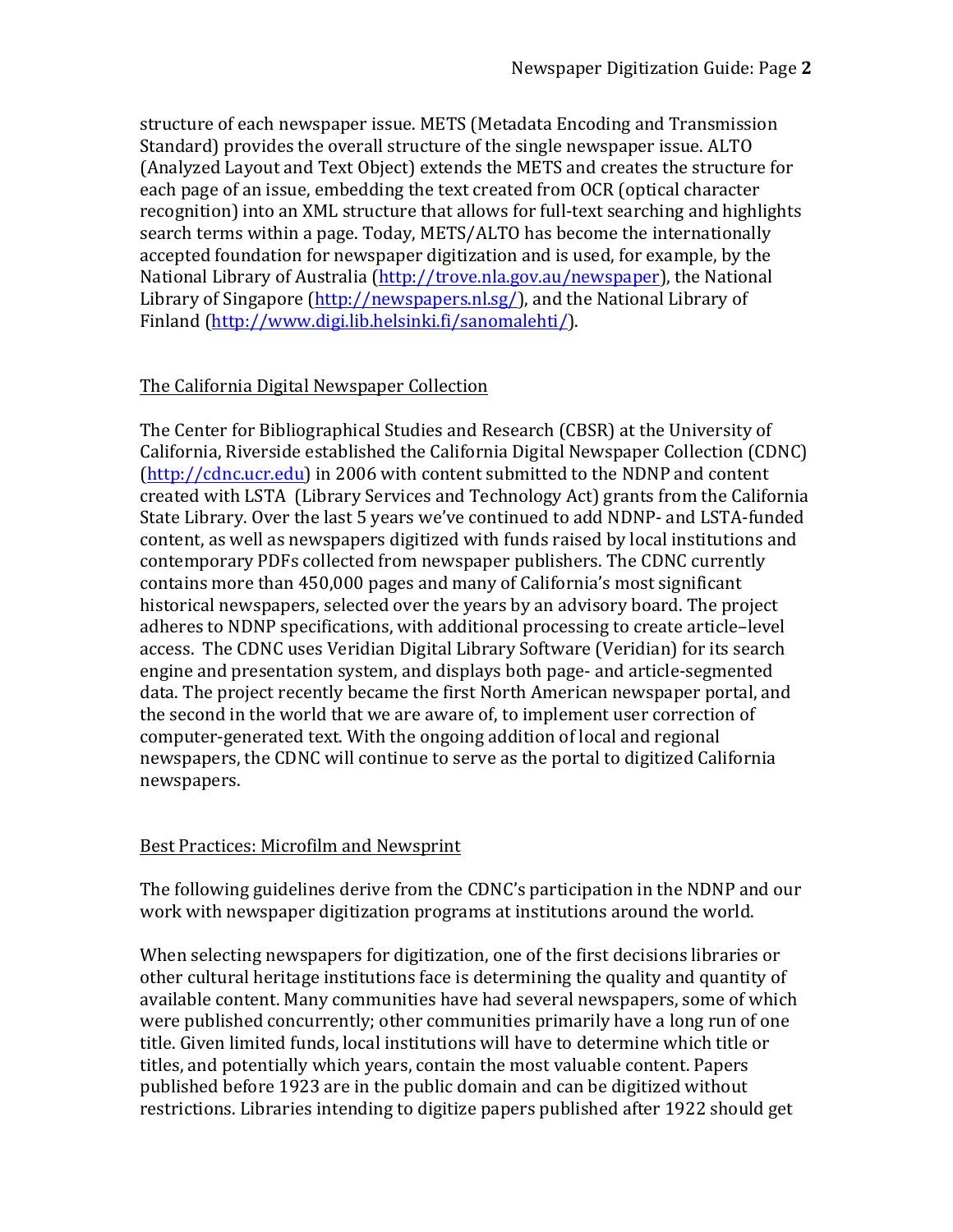permission from the copyright holder (often a current publisher) or perform due diligence in searching copyright history. Because of possible copyright restrictions, all post-1922 papers presented at the CDNC will only be digitized with page-level access.1

Established practice within the NDNP is to digitize from master negative microfilm, in part to achieve economy of scale since scanning microfilm is more efficient and less expensive than scanning original newsprint. The program does, however, allow for digitization from newsprint. Master negatives or newsprint are required because the microfilm reels library patrons use to read and print historical newspapers are often scratched and damaged from that use. Furthermore, NDNP specifications require that institutions create duplicate negative reels from the master negatives and use those duplicates for digitization. The CBSR is less stringent about digitizing from duplicate negatives. Best practice is still to use duplicates in order to protect the master negatives from possible damage during scanning. However, in cases where creating duplicate negatives becomes a substantial expense for a project, the CBSR would consider waiving this requirement for microfilm from the California Newspaper Microfilm Archive (CNMA; see next paragraph) if an institution works with a vendor that has a reliable track record of duplicating film without damaging it.

Locating and confirming availability of the master negative reels, or good quality original newsprint, must be a first step in planning a newspaper digitization project. CBSR manages two projects that can help institutions locate copies for digitization, and our staff is available to help with the process. The first is the California Newspaper Project (http://cnp.ucr.edu), the most comprehensive bibliography and union catalog of newspaper titles and their associated holdings around the state. The second is the CNMA, the largest archive, nearly 100,000 reels, of newspaper master negatives in the state. The film is stored in UC storage facilities and a searchable database for the CNMA (http://cnma.ucr.edu) will be completed by the end of 2012. In addition, ProQuest and Heritage Microfilm store or own negative microfilm for many California newspapers, and the CBSR has relatively up-to-date lists of their holdings. ProQuest told the Center that they would consider making duplicate negatives for scanning for California projects on a title-by-title basis. Heritage has digitized many of the titles in their microfilm vault and made them available at NewspaperArchive.com, for a fee.

 

 $1$  Providing online access to digitized in-copyright newspapers is still something of a grey area. The CBSR has followed two relevant court cases in determining that it can legally present post-1922 papers with page level access. In "Tasini v. the New York Times" the Supreme Court ruled that the NYT could not license the works of free-lance journalists for inclusion in electronic databases. In a follow-up case, "Greenberg v. National Geographic," the Eleventh Circuit Appeals Court ruled that National Geographic's effort to digitize its archive was consistent with "Tasini" because National Geographic had "maintained the context of its prior collective works." We assume that ruling applies to newspapers also, as long as the copyright holder has granted permission or has been determined to no longer exist.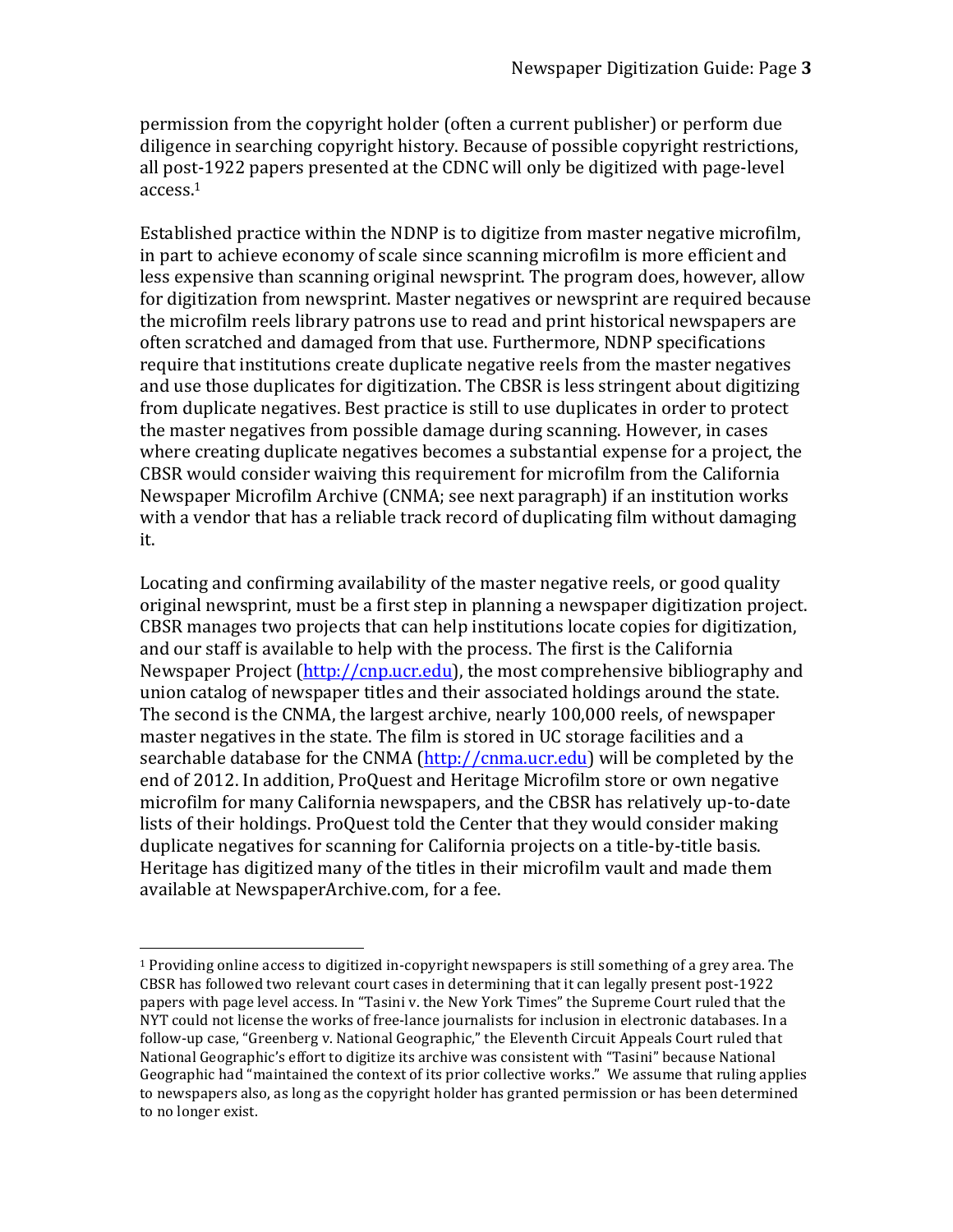Once an institution has located master negatives or newsprint, they must evaluate the condition and completeness of the film (or newsprint) to be scanned to make sure they are acceptable. The NDNP guidelines recommend that microfilm images be no more than twenty times smaller than the newsprint original (20X reduction) and that there be minimal variations in density within images and between exposures. The CBSR, however, has digitized many titles that fall below these specifications with satisfactory results. Digital services vendors can evaluate film. The CBSR can also assist with this step. See Appendix A: "Selection of Newspapers for Digitization" for more information.

The more a library knows about the newspaper issues on the film, the better. The CBSR recommends inventorying each reel of film that is to be scanned and collecting at least a minimal amount of metadata for each issue on the reel, in the order the issues appear. This information can be entered in an Excel spreadsheet or database program. Many vendors use this information in the digitization process. Also, with this information in hand, the library can compare the scanned images with the reel inventory as a quality assurance step. Two appendices are attached to this report that provide additional information. Appendix  $B$ : "Summary of Specifications used for the California Digital Newspaper Collection" outlines the recommended metadata and format specifications for newspaper digitization. Appendix C: "Sample Digital Newspaper Metadata Template" provides an example of the type of data that might be collected.

Recording additional information such as pages per issue, pages out of order, special edition information, missing pages and duplicate pages, and changes to page dimensions allows for better processing and better quality control, but requires much additional time and effort. Digitization costs are usually based on number of pages or number of reels to be digitized, so knowing this information upfront is useful. The orientation of the page images on the film should also be noted: 1A means 1 page per frame with the side of the page parallel to the film edge; 2B means 2 pages per frame with the top and bottom page edges parallel to the film edge. A full reel typically contains  $650$  pages at 1A or 1300 pages at 2B, but reels are often much smaller than that. The reduction of the pages on the film, such as  $15X(15:1)$ , is needed for scanning. If the reduction ratio is not noted on a reel information target, the dimensions of the original newsprint that was filmed can be used by the scanning operator to calculate reduction ratios. Other data that should be collected are: source of the master negatives, library responsible for the project, cataloging title from the 245 or 130 field of a WorldCat record, place of publication from the 260 field, and the LCCN from the 010 field; the CBSR can help collect this data.

### Best Practices: Metadata and Image Files

Several digital service vendors understand and can meet NDNP specifications. Apex CoVantage, HTC Global Services, Northern Micrographics, Content Conversion Specialists (CCS), Backstage Library Works, and iArchives are all working with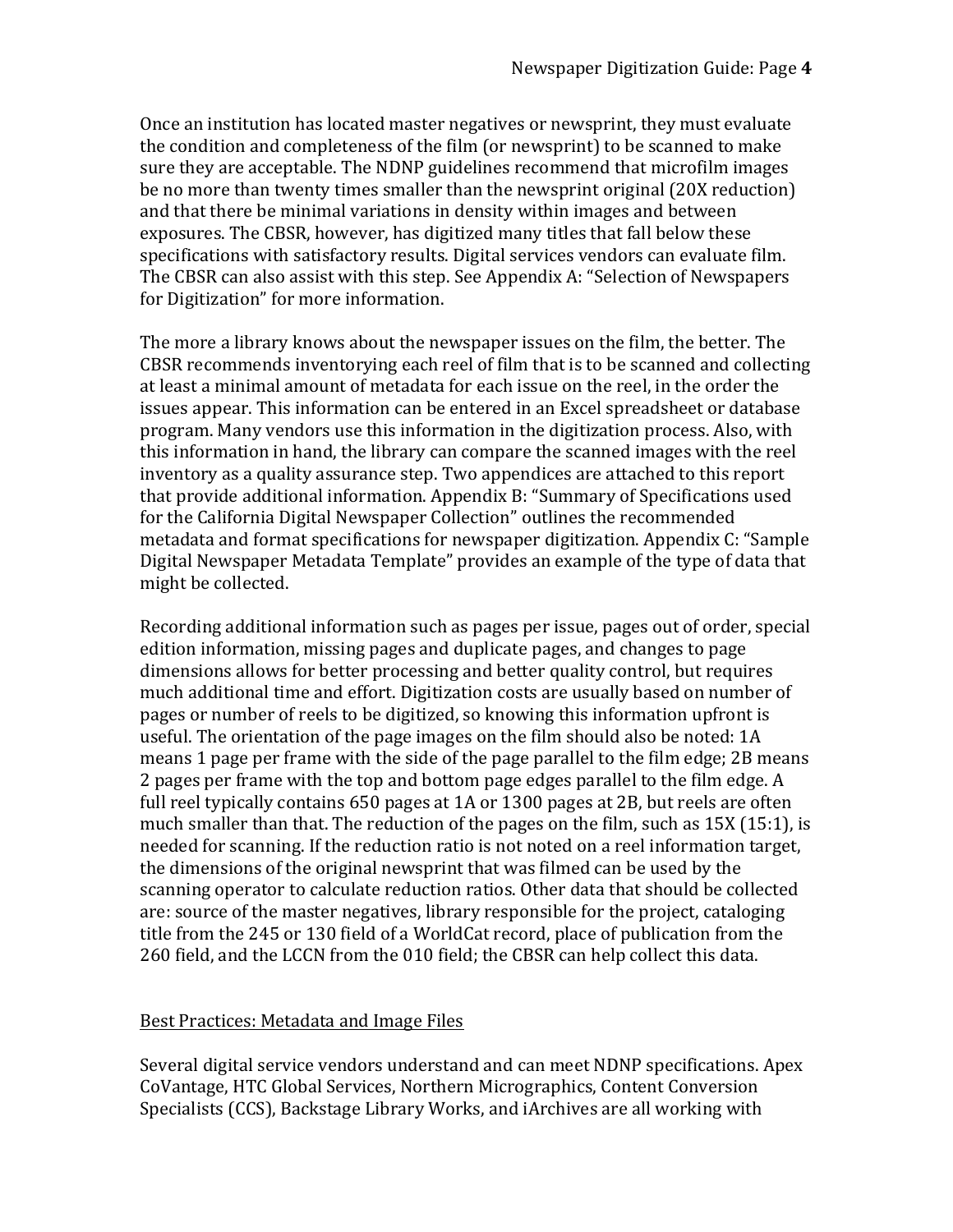NDNP state projects. The CBSR has worked with Backstage Library Works and CCS since 2005. It should be noted, however, that NDNP requires only page-level metadata, not the article-level used at the CDNC and by libraries around the world, and not all these vendors will be familiar with creating article-level metadata.

The CBSR strongly encourages institutions to follow NDNP metadata standards, particularly the creation and use of METS/ALTO and the associated image files described above and in Appendix B. Doing so produces archival-quality digital assets and provides the best assurance possible that those assets will be usable across platforms and into the future. Some institutions outside the U.S. no longer produce and store TIFF images, instead relying on the IP2s. At this time the CBSR still considers TIFF to be a better preservation file format and the costs associated with creating and storing the TIFFs, which are not used for display purposes, are minimal.

The costs associated with producing article-level metadata, rather than page-level, are still substantial, however, and institutions will have to decide whether those costs are justified. The CBSR has followed international, rather than NDNP, bestpractice by producing article-level metadata and believes doing so produces more refined and better search and retrieval. Institutions can compare article- to pagelevel data for themselves by searching *The San Francisco Call* in both the CDNC, where it is available at the article level, and Chronicling America, where it is page level. 

In contrast to the growing numbers of vendors that can produce NDNP-spec metadata, there are limited software options for hosting and displaying that metadata. The CDNC uses Veridian, which is developed by DL Consulting. The Library of Congress recently released their Chronicling America software opensource. The University of Oregon was one of the first institutions to adopt it (http://oregonnews.uoregon.edu/). Finally, there is OCLC's CONTENTdm, which both the Santa Monica Public Library (http://digital.smpl.org/index.php) and the Marin County Library (http://contentdm.marinlibrary.org/index.php) use to host their newspapers. CONTENTdm has the advantage of being able to host a variety of digital assets, not just newspapers or METS/ALTO. The CBSR cautions institutions using CONTENTdm, however, to make sure their version preserves the METS/ALTO metadata and associated files (TIFF, JP2, and PDF), rather than converts them into a proprietary format that will be unusable or difficult to convert for use in another system. (Alternatively, vendors digitizing newspapers for CONTENTdm can output two sets of files - one for CONTENTdm and one with METS/ALTO XML, TIFF, JP2 and PDF files, at minimal or no extra cost. Institutions should archive that METS/ALTO and associated files for use in other systems in the future such as the CDNC.

Another option for hosting and displaying NDNP-spec METS/ALTO and associated files is to present only the PDFs. The Whittier Public and Torrance Public Libraries had some of their historical newspapers digitized as searchable PDFs, but without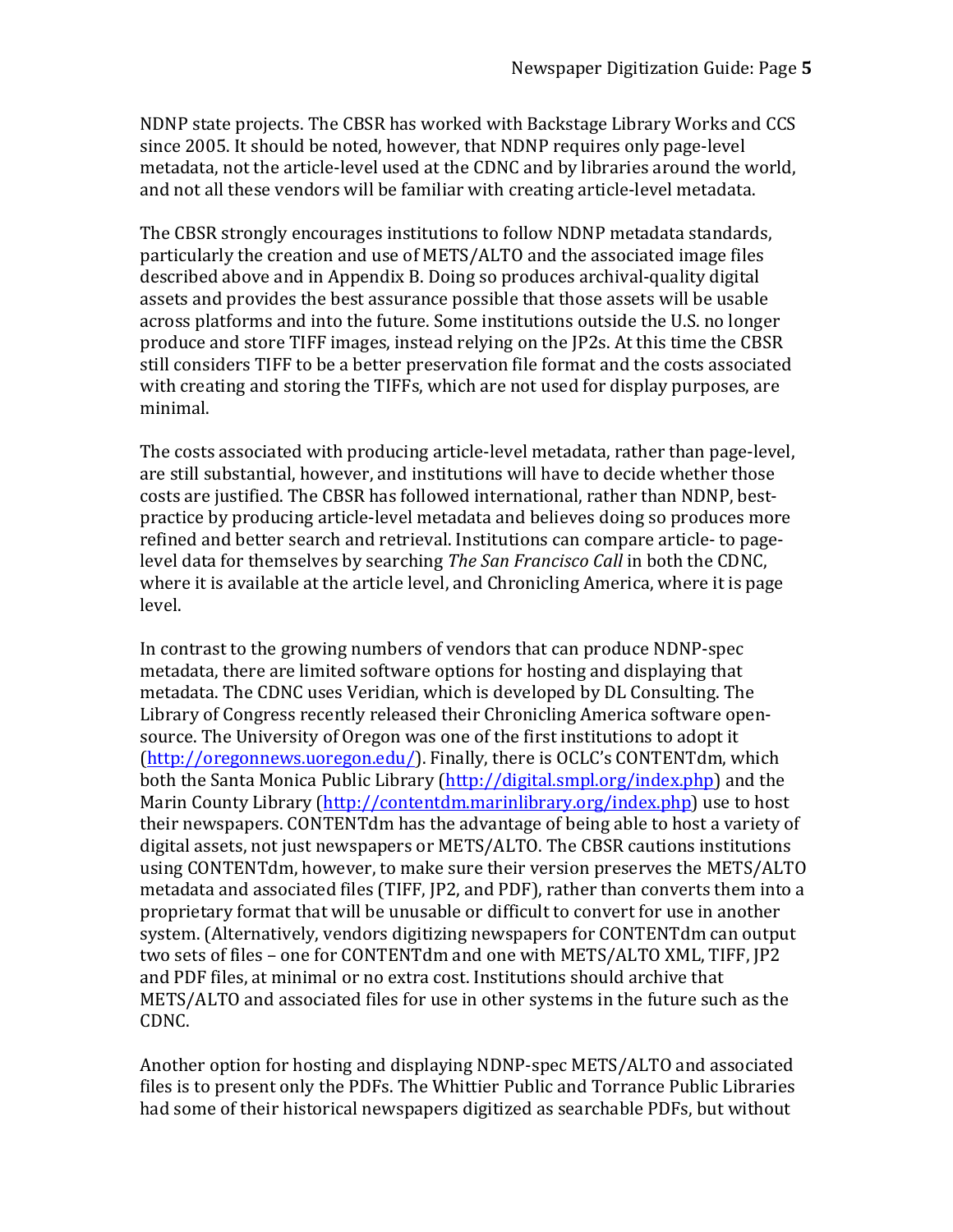the other associated metadata. See: http://digi.whittierlibrary.org/wpl/index.html, and http://www.torranceca.gov/libraryarchive. It is important to note, however, that the PDF was designed to be a cross-platform presentation file format. It was never designed for presenting search and retrieval results, and using PDF for those purposes often creates an awkward user experience and limits metadata enrichment, such as user text correction. For example, systems that rely on PDFs can guide a user to a PDF containing terms he or she searched for, but the user must then download the PDF and perform the search again in the file to find the terms on the page. The CBSR strongly advises institutions against producing only PDFs when digitizing their historical newspapers, particularly when search and retrieval is important or when the papers will be available over the internet. If you choose to produce PDFs without the associated TIFF, JP2 and METS/ALTO XML files specified by NDNP, you most likely will pay to reprocess those PDF files in the future.

Before undertaking a newspaper digitization project or committing to a vendor, institutions should find out from vendors what specifications they follow, what output they create, and what presentation systems can be used with that output. They should request a sample before proceeding with a full project and be able to evaluate that sample carefully or identify a third party that can. Finally, institutions should also make plans for backing up their digital assets to ensure long-term availability. It is important to keep in mind that the amount of data associated with newspaper digitization often exceeds what institutions are accustomed to with other digitization projects, and server and storage requirements must be planned accordingly.

# California Newspaper Digitization – the Role of the CBSR

The CBSR strongly believes that researchers are best served by having one portal to digitized California newspapers, where they can browse and search across all available titles and dates. Institutions that want to host all or part of their newspaper metadata locally can and should do so, but those local archives should duplicate, not replace, a central California repository. The California Digital Newspaper Collection is the logical resource for this role. To date the CBSR has not charged to host content created by local institutions. In the future, however, we expect to reevaluate this and to charge institutions a fee to offset the hardware, software and staff costs associated with hosting their data. This charge will be substantially less than an institution would pay to license and maintain software on its own, and will most likely be based on the amount of data an institution contributes to the CDNC.

California institutions that contribute data to the CDNC will have to produce output that meets CDNC specifications, as outlined in this document and the appendices. There are at least two ways institutions might go about this. They could contract with the CBSR to have the Center assume the digitization work. The CBSR has a license for docWORKS, CCS's digitization software, which is installed on local